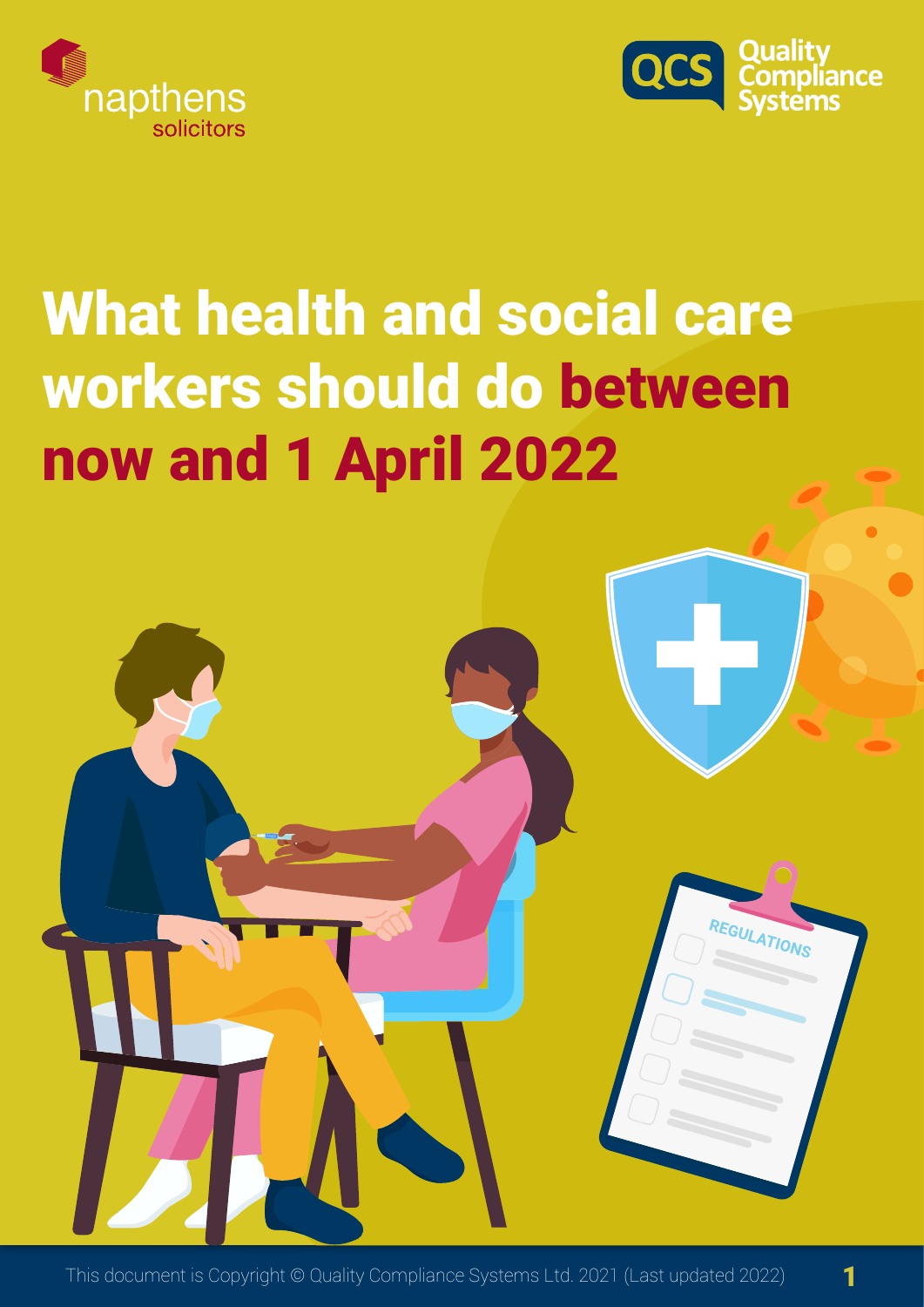

2

# **Our legal experts Napthens outline the key things you need to do now to ensure staff are aware of the regulations coming into force and what it means for them.**

The Health and Social Care Act 2008 (Regulated Activities) (Amendment) (Coronavirus) (No.2) 2022 (**"Regulations"**) comes into force on the 1st April 2022, where "vaccination as a condition of deployment" (**"VCOD"**) (i.e. where relevant health and social care workers will be unable to continue to be employed in their roles without being fully vaccinated) will become a mandatory requirement.

### **Who do the Regulations apply to?**

The requirement to be fully vaccinated and comply with the Regulations will apply to:

- Health and social care workers who are deployed for the purpose of providing CQC-regulated activities  $\odot$ and have direct face to face contact with people receiving care. This includes general practice and dentistry
- $\odot$ Individuals working in both clinical and non-clinical ancillary roles and regardless of their contracted hours or employment arrangements. As such this applies to honorary, voluntary, locum, bank and agency workers, independent contractors, students, trainees and other temporary workers, in addition to employed staff

If an individual is unsure if they fall within the scope of the Regulations, they should speak with their line manager as soon as possible.

#### **Key Dates**

The Regulations have a 12-week grace period which started on the **6th January 2022**, to allow those unvaccinated individuals to become fully vaccinated against COVID-19.

Therefore, individuals must have received their first dose of the COVID-19 vaccination by the **3rd February 2022** in order to have received the second dose of the COVID-19 vaccination by the **31st March 2022**, unless they have a valid exemption.

On the **1st April 2022**, the Regulations will come into force and all individuals who have direct face to face contact with people receiving care must be fully vaccinated against COVID-19.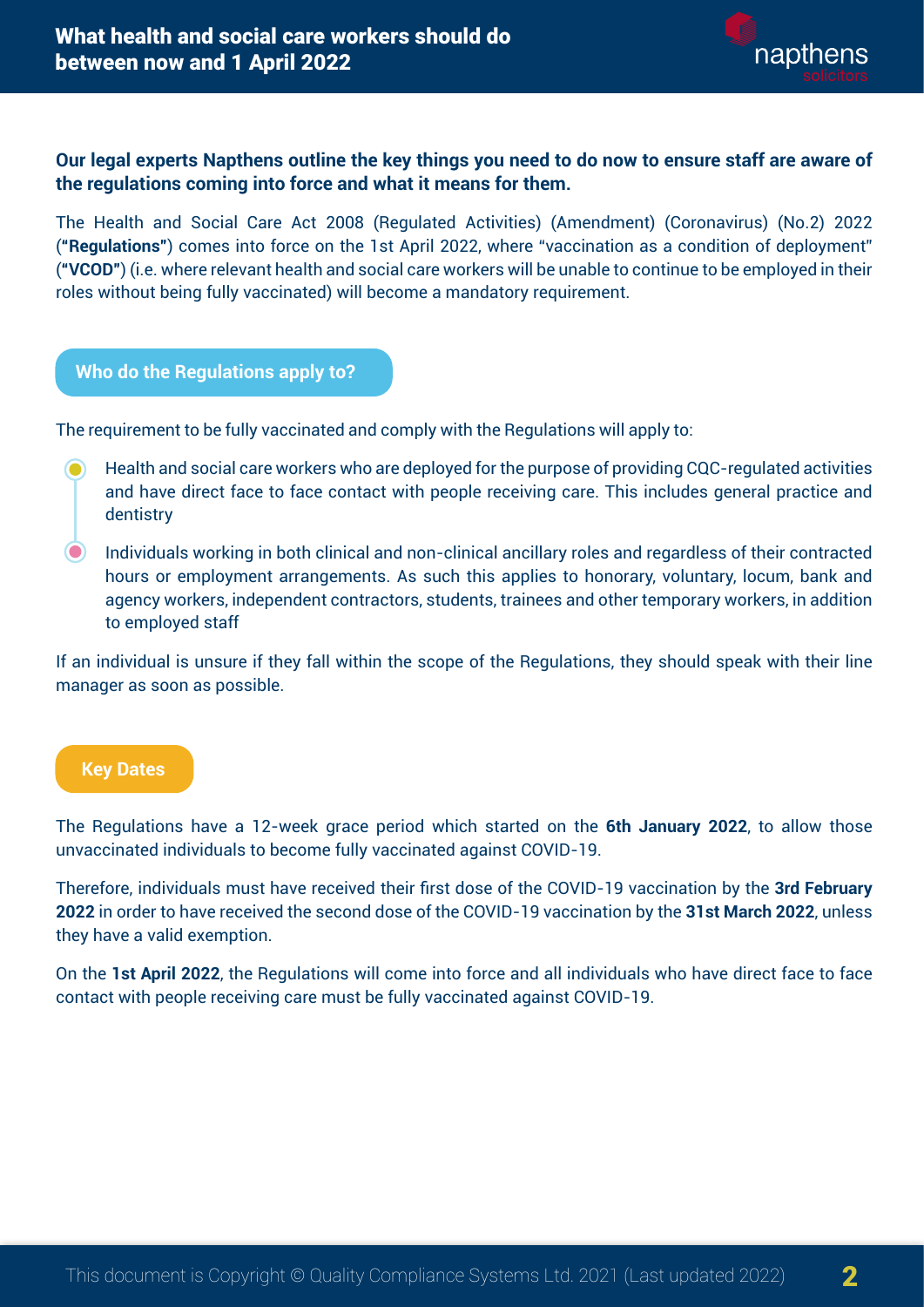

3

#### **Exemptions**

The following individuals are exempt under the Regulations:

- Individuals that do not have direct face to face contact with people receiving care  $\bullet$
- $\odot$ Individuals who are under the age of 18
- $\odot$ Individuals who are participating/have participated in a clinical trial for a COVID-19 vaccine
- $\bigcirc$ Individuals who should not be vaccinated against COVID-19 for clinical/medical reasons; and
- Individuals who are pregnant and have a temporary medical exemption which will be valid during pregnancy and will end 16 weeks after giving birth. During this 16-week period, such individuals are expected to ensure they are fully vaccinated

Please note, that where an individual has been recently infected by COVID-19 and therefore are prevented from having the first dose of the COVID-19 vaccination by the 3rd February 2022, they will be considered temporarily exempt from the date of their positive test result on the basis that there are clinical reasons why they should not be vaccinated. This temporary exemption will last for 42 days from the date of their positive test result.

## **What should an individual do now?**

#### *Proving vaccination status*

If an individual has already received the completed dose of the COVID-19 vaccination, then they should provide details of this to the Registered Manager in readiness of the 1st April 2022. Individuals can provide proof of their vaccination status through the following methods:

- $\odot$ The NHS App
- The NHS website NHS.UK
- The NHS COVID Pass Letter

An NHS appointment card cannot be used as proof of vaccination status.

Guidance on how to get an NHS COVID pass can be found at: <https://www.nhs.uk/conditions/coronavirus-covid-19/covid-pass/>